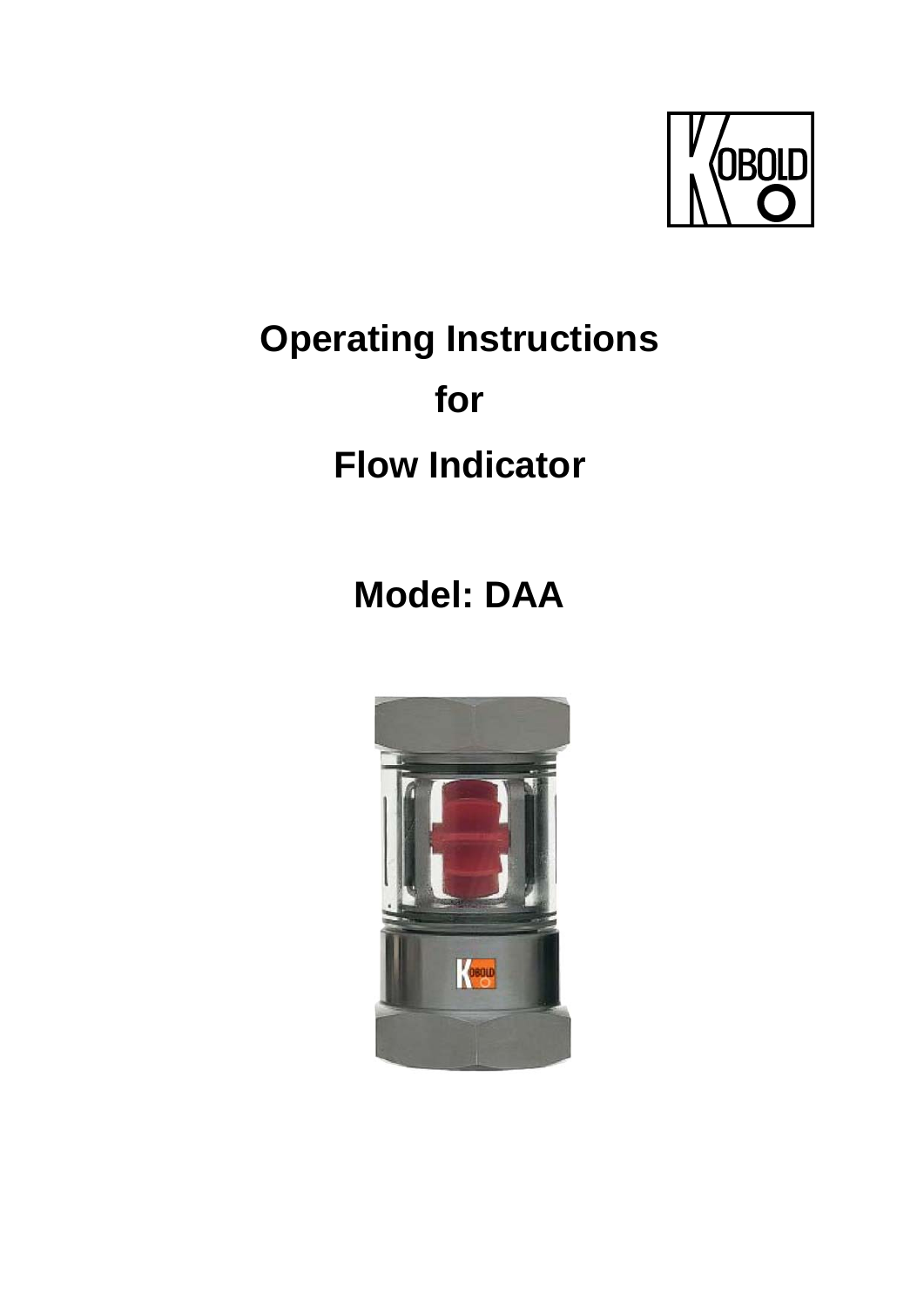## 1. Contents

#### **Manufactured and sold by:**

Kobold Messring GmbH Nordring 22-24 D-65719 Hofheim Tel.: +49(0)6192-2990 Fax: +49(0)6192-23398 E-Mail: info.de@kobold.com Internet: www.kobold.com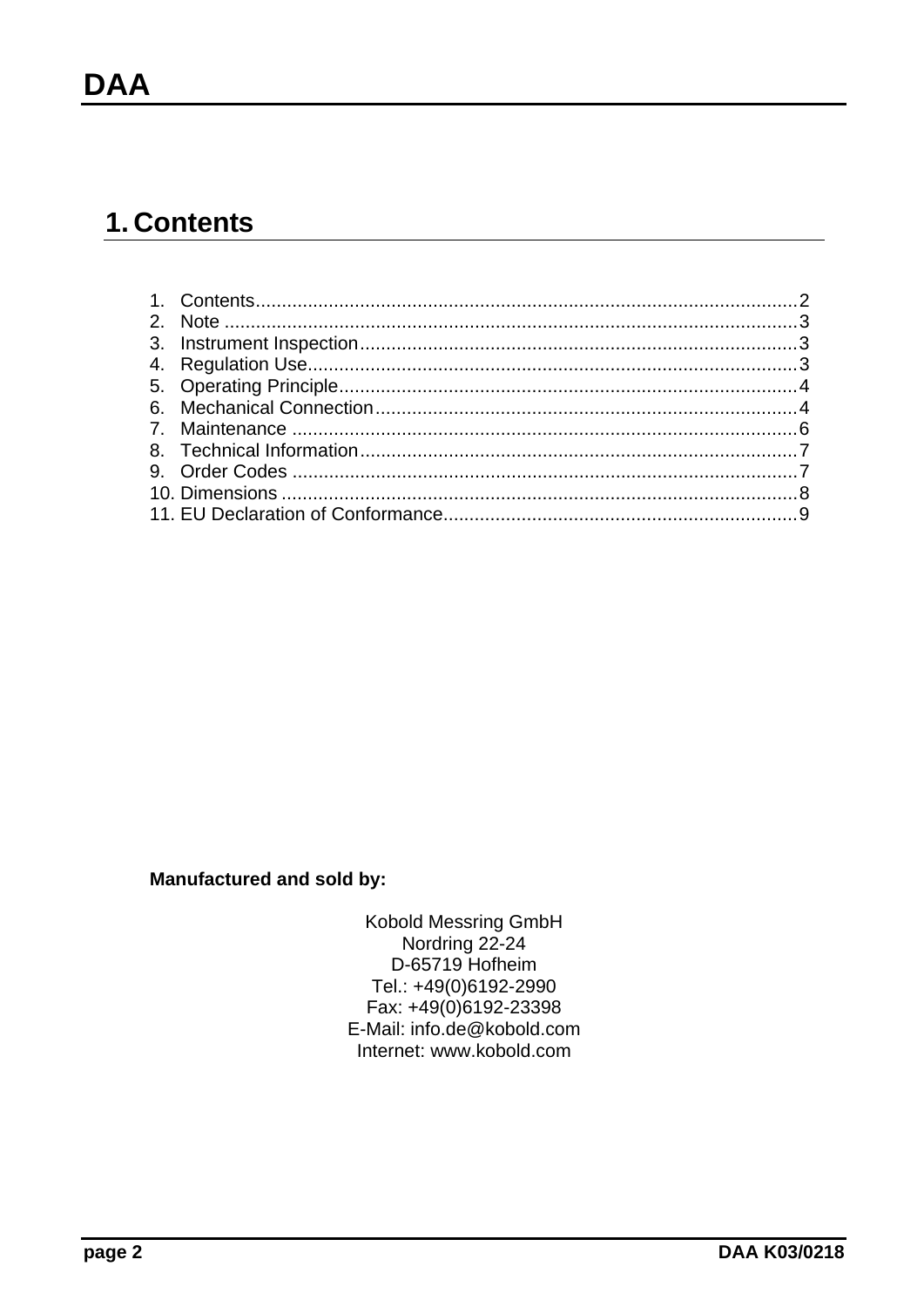### **2. Note**

Please read these operating instructions before unpacking and putting the unit into operation. Follow the instructions precisely as described herein.

The devices are only to be used, maintained and serviced by persons familiar with these operating instructions and in accordance with local regulations applying to Health & Safety and prevention of accidents.

When used in machines, the measuring unit should be used only when the machines fulfil the EC-machine guidelines.

#### **as per PED 2014/68/EU**

In acc. with Article 4 Paragraph (3), "Sound Engineering Practice", of the PED 2014/68/EU no CE mark. Diagram 8, Pipe, Group 1 dangerous fluids

## **3. Instrument Inspection**

Instruments are inspected before shipping and sent out in perfect condition. Should damage to a device be visible, we recommend a thorough inspection of the delivery packaging. In case of damage, please inform your parcel service / forwarding agent immediately, since they are responsible for damages during transit.

#### **Scope of delivery:**

The standard delivery includes:

- Flow Indicator model: DAA
- Operating Instructions

## **4. Regulation Use**

The DAA Flow Indicators are designed for liquid flows in pipework.

Only such fluids may be sued that are resistant to the materials used in the Flow Indicator (see 8. Technical Information).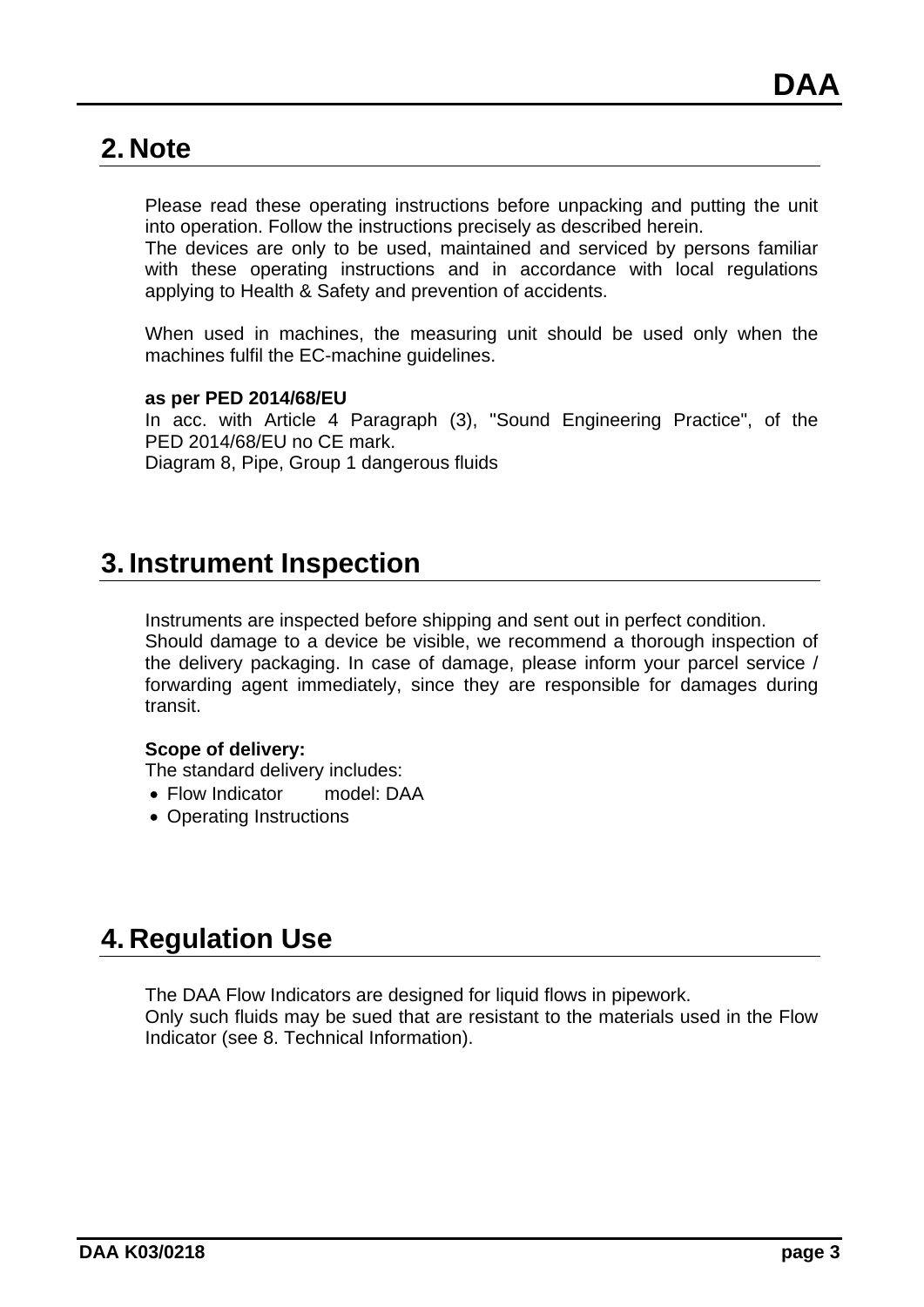## **5. Operating Principle**

The fluid flow is indicated by a plastic rotor installed inside a hard glass body (borosilicate glass).

With a twist of 180° of the sight glass, integral wipers clean the viewing area do allow unobstructed observation of the rotor. The offending contaminants are then simply washed away by the medium flow. The device is kept tight and rotatable by hand by the use of low friction O-rings.

## **6. Mechanical Connection**

#### **6.1 Before installation**

 Be sure the maximum allowable working pressures or temperatures specified for the instrument are not exceeded. (see 9. Order Codes)

| <b>Model</b> | <b>Nominal</b><br>diameter<br><b>DN</b><br>[mm] | <b>Female thread</b><br>G | <b>Threaded</b><br>length<br>[mm] | <b>Female thread</b><br><b>NPT</b> | <b>Threaded</b><br>length<br>[mm] |  |
|--------------|-------------------------------------------------|---------------------------|-----------------------------------|------------------------------------|-----------------------------------|--|
| DAA-01H      | 8                                               | $\frac{1}{4}$             | 12                                | 1/4                                | 9                                 |  |
| DAA-02H      | 10                                              | 3/8                       | 12                                | 3/8                                | 9                                 |  |
| DAA-03H      | 15                                              | $\frac{1}{2}$             | 12                                | 1/2                                | 12                                |  |
| DAA-04H      | 20                                              | $\frac{3}{4}$             | 12                                | 3/4                                | 12                                |  |
| DAA-05H      | 25                                              | 1                         | 14                                | 1                                  | 16                                |  |
| DAA-06H      | 32                                              | $1\frac{1}{4}$            | 18                                | $1\frac{1}{4}$                     | 21                                |  |
| DAA-07H      | 40                                              | $1\frac{1}{2}$            | 20                                | $1\frac{1}{2}$                     | 21                                |  |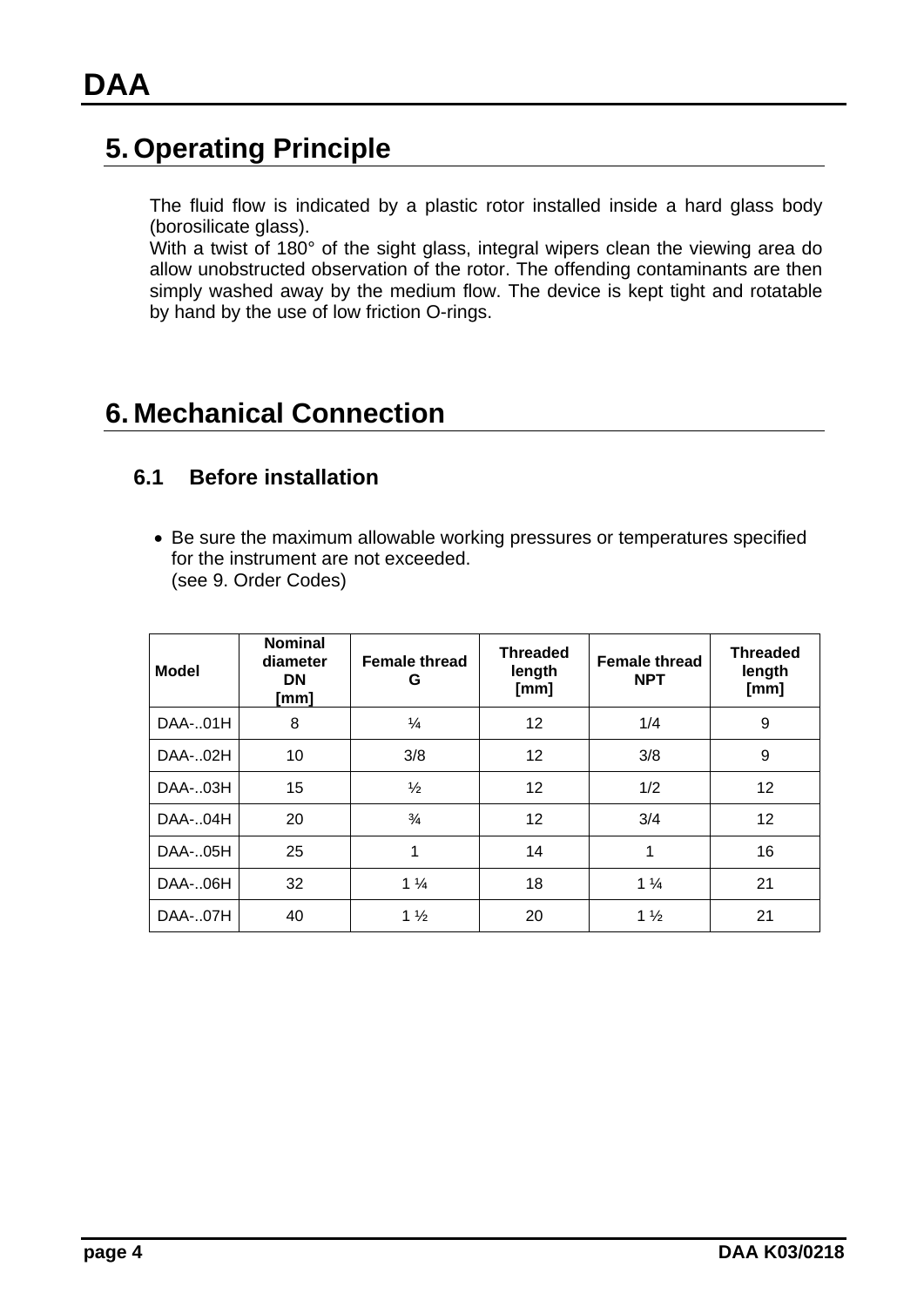#### **6.2 Installation**

Install this Flow Indicator in the direction of flow (as per the stamped arrow).



**Attention: Suddenly opening the inflow may cause pressure peaks exceeding the working pressure of the instrument; this may result in water hammer, causing the measuring glass to break.** 

**Attention: Remove any coarse foreign matter before installing the instrument in the pipe.** 

To install the indicator, always apply the open-ended spanner to the hexagon flats onto which the connecting pipe is to be screwed.



**Attention: Applying the spanner on the opposite hexagon may cause the internal support bars to be sheared off, or the connection nut to be twisted.** 

During installation, protect the inspection glass against external damage (Attention: hard glass) !



**Attention: Be sure to avoid deforming the indicator by improper fastening during installation.**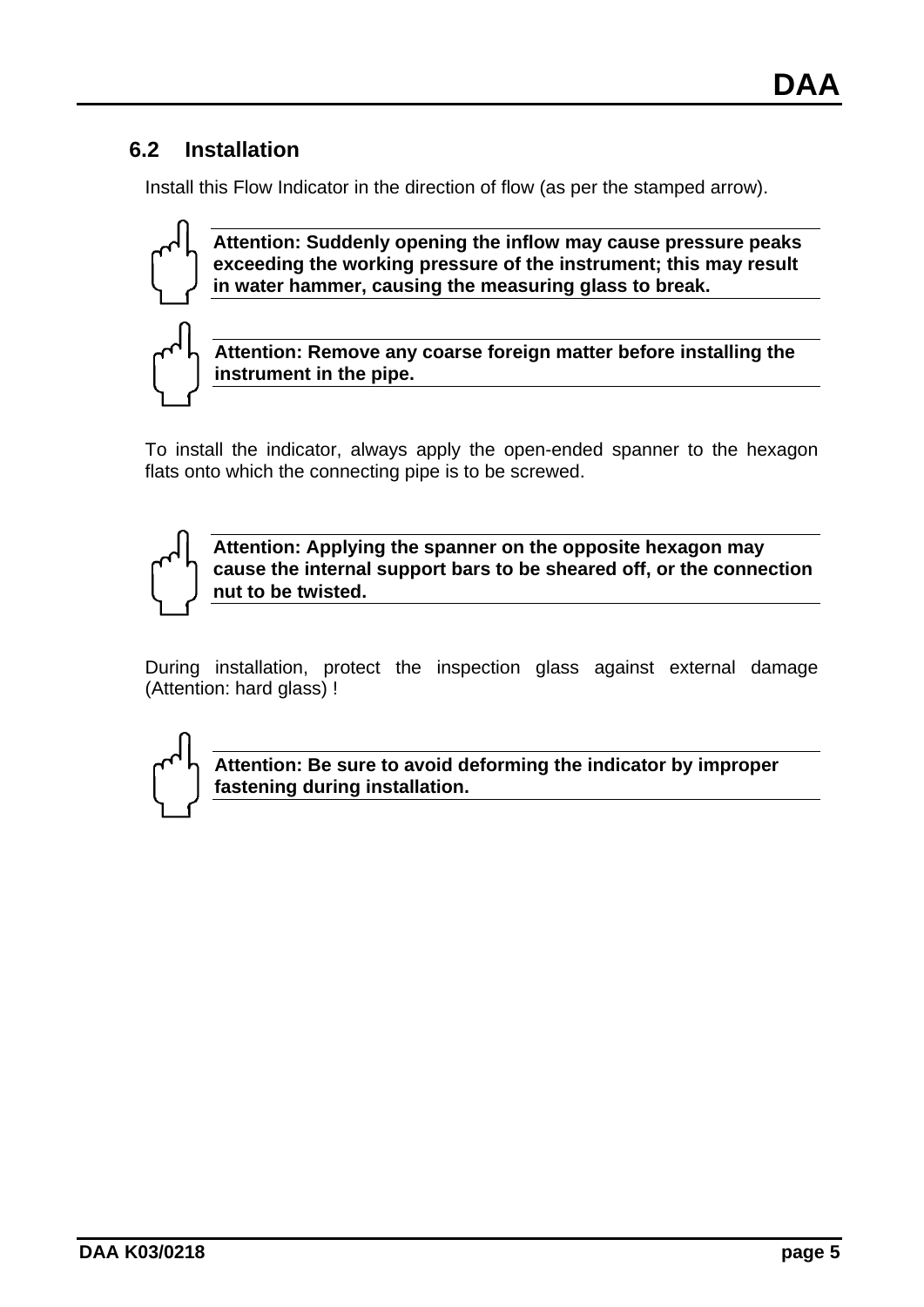## **7. Maintenance**

#### **7.1 General**

Clean the inspection glass if it gets soiled during operation. To this end, merely rotate the glass while fluid is flowing, if possible, so that any dirt particles will be carried off by the fluid.



**Attention: A maximum temperature of 40 °C should not be exceeded for cleaning; failing this, be sure to wear protective gloves. For the DAA model with a rotor, periodic cleaning of the flow space may be necessary depending on the quality of the fluid to maintain smooth rotor operation.** 

The inspection glass is difficult to rotate while it is dry, and the wipers may be damaged by entrained particles.

#### **7.2 Replacing the measuring glass**



**Attention! The upper and lower sections of the DAA Flow Indicator are attached with screw sealing lacquer. Be sure to remove the upper section from the lower section while warm only.** 

- Fix the lower hexagon of the Flow Indicator ("PN16" marking).
- Heat the upper section with a hot-air dryer (specifically in the area of the connecting bars) until the upper section can be removed using an appropriate open-jawed spanner without applying much force.
- Remove the broken glass and clean the connecting threads of the upper and lower sections using a wire brush.
- Replace the O-rings and the wiper rubbers, and slip the new, moistened measuring glass onto the lower section.
- Apply some releasable screw sealing lacquer (such as Weicon no. 302-42) onto the connecting threads, and carefully screw the upper section onto the lower section.
- Having tightened the said components, align the spanner surfaces in parallel.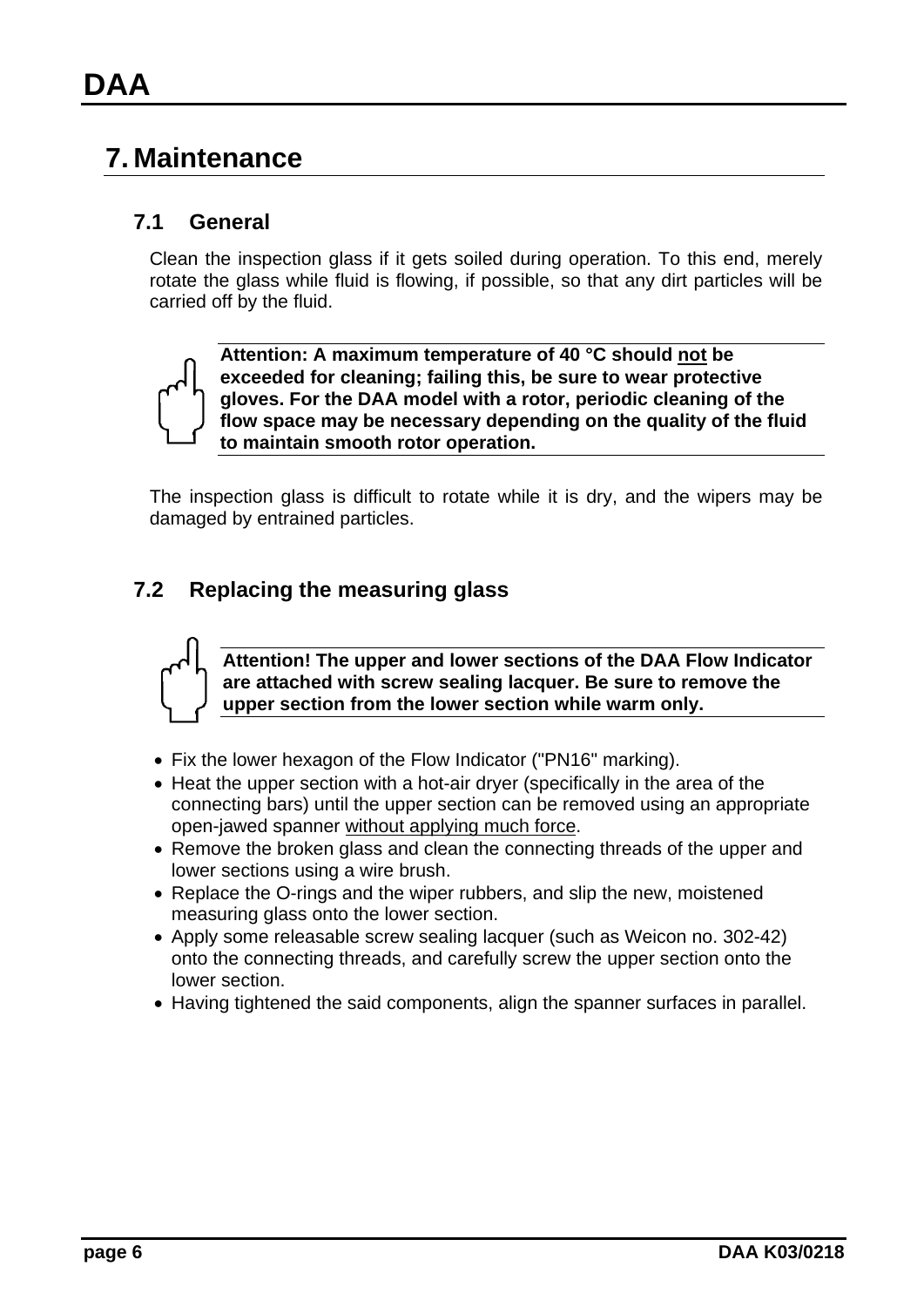## **8. Technical Information**

#### **Materials**

| Housing:<br>Inlet: | nickel plated brass (DAA-11)<br>stainless steel 1.4305 (DAA-12)<br>nickel-plated brass (DAA-11)<br>stainless steel 1.4305 (DAA-12) |  |  |  |  |
|--------------------|------------------------------------------------------------------------------------------------------------------------------------|--|--|--|--|
| Inspection glass:  | borosilicate glass                                                                                                                 |  |  |  |  |
| O-rings:           | <b>NBR (DAA-11)</b>                                                                                                                |  |  |  |  |
|                    | <b>FPM (DAA-12)</b>                                                                                                                |  |  |  |  |
| Orifice:           | nickel-plated brass (DAA-11)                                                                                                       |  |  |  |  |
|                    | stainless steel 1.4301 (DAA-12)                                                                                                    |  |  |  |  |
| Rotor:             | POM (DAA-11)                                                                                                                       |  |  |  |  |
|                    | <b>PTFE (DAA-12)</b>                                                                                                               |  |  |  |  |
| Rotor spindle:     | stainless steel 1.4305                                                                                                             |  |  |  |  |
| Support bars:      | nickel-plated brass (DAA-11)                                                                                                       |  |  |  |  |
|                    | stainless steel 1.4305 (DAA-12)                                                                                                    |  |  |  |  |
| Wiper carrier:     | stainless steel 1.4310                                                                                                             |  |  |  |  |
| Wiper:             | Polyolefin (DAA-11)                                                                                                                |  |  |  |  |
|                    | <b>FPM (DAA-12)</b>                                                                                                                |  |  |  |  |

## **9. Order Codes**

| <b>Indicating</b><br>range | $\Delta p$<br>at<br>$\mathbf{Q}_{\textsf{max}}$ | pmax      | tmax            | Weight | <b>Model</b>                                                                                               |            |                | <b>Connection</b><br>thread |            |
|----------------------------|-------------------------------------------------|-----------|-----------------|--------|------------------------------------------------------------------------------------------------------------|------------|----------------|-----------------------------|------------|
| l/min<br>water             | bar                                             | <b>PN</b> | $\rm ^{\circ}C$ | Kg     | Nickel-plated<br><b>Stainless</b><br><b>brass</b><br>steel<br>with rotor/<br>with rotor/<br>wiper<br>wiper |            |                | G                           | <b>NPT</b> |
| $0.4$ to $4$               | 0.25                                            | 16        | 100             | 0.3    | DAA-1101H                                                                                                  | DAA-1201H. | 1/4            | <b>R08</b>                  | <b>N08</b> |
| $0.6$ to $8$               | 0.25                                            | 16        | 100             | 0.28   | DAA-1102H                                                                                                  | DAA-1202H  | 3/8            | <b>R10</b>                  | <b>N10</b> |
| 1 to 12                    | 0.25                                            | 16        | 100             | 0.6    | DAA-1103H                                                                                                  | DAA-1203H  | 1/2            | <b>R15</b>                  | <b>N15</b> |
| 1 to 25                    | 0.25                                            | 16        | 100             | 0.65   | DAA-1104H                                                                                                  | DAA-1204H  | 3/4            | <b>R20</b>                  | <b>N20</b> |
| 1.6 to 40                  | 0.25                                            | 16        | 100             | 0.7    | DAA-1105H                                                                                                  | DAA-1205H  | 1              | <b>R25</b>                  | <b>N25</b> |
| 8 to 80                    | 0.25                                            | 16        | 100             | 1.5    | DAA-1106H                                                                                                  | DAA-1206H  | $1\frac{1}{4}$ | <b>R32</b>                  | <b>N32</b> |
| 8 to 100                   | 0.25                                            | 16        | 100             | 1.6    | DAA-1107H                                                                                                  | DAA-1207H  | $1\frac{1}{2}$ | <b>R40</b>                  | N40        |

#### Example: **DAA-1101HR08**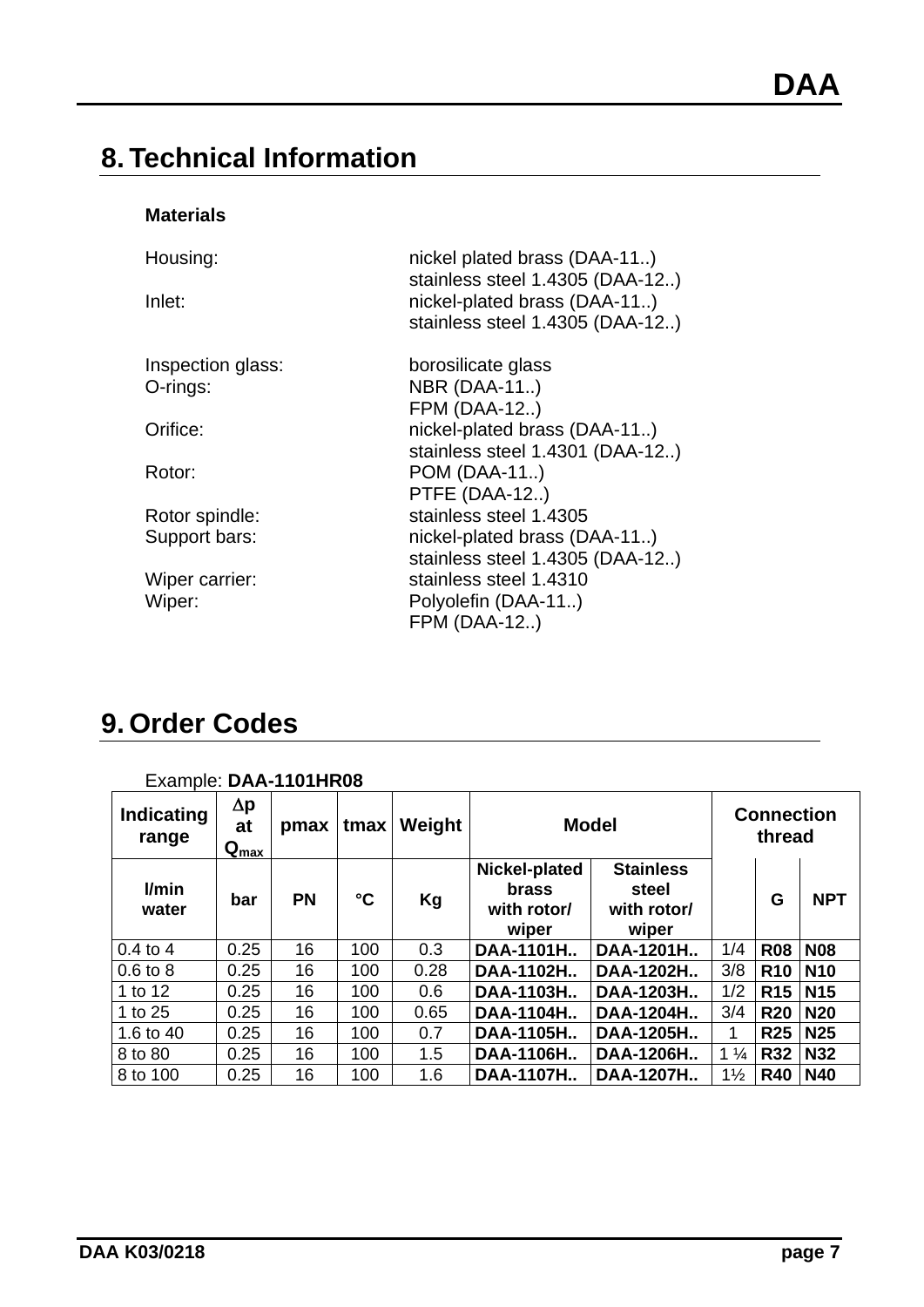## **10. Dimensions**



| Model   | Nominal<br>size<br><b>DN</b><br>[mm] | Female<br>thread<br>G | Female<br>thread<br><b>NPT</b> | Total length<br>$L$ [mm] | Width across<br>flats AF [mm] | Rotor-<br>diameter D<br>[mm] |
|---------|--------------------------------------|-----------------------|--------------------------------|--------------------------|-------------------------------|------------------------------|
| DAA-01H | 8                                    | 1/4                   | 1/4                            | 71                       | 36                            | 23                           |
| DAA-02H | 10                                   | 3/8                   | 3/8                            | 71                       | 36                            | 23                           |
| DAA-03H | 15                                   | 1/2                   | 1/2                            | 86                       | 46                            | 29.5                         |
| DAA-04H | 20                                   | 1/4                   | 1/4                            | 94                       | 46                            | 29.5                         |
| DAA-05H | 25                                   |                       |                                | 104                      | 46                            | 29.5                         |
| DAA-06H | 32                                   | $1\frac{1}{4}$        | $1\frac{1}{4}$                 | 120                      | 65                            | 37.6                         |
| DAA-07H | 40                                   | $1\frac{1}{2}$        | $1\frac{1}{2}$                 | 130                      | 65                            | 37.6                         |